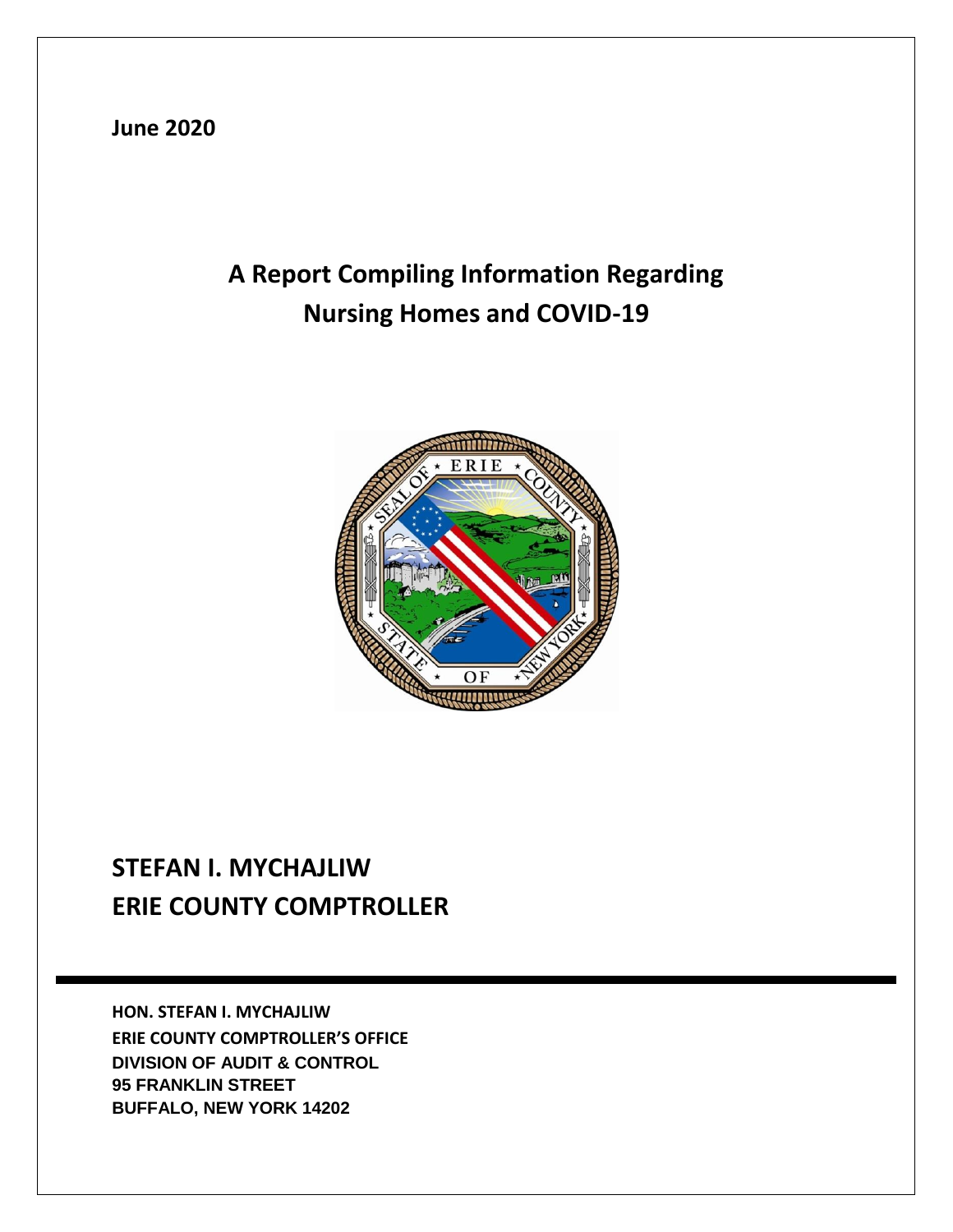#### **June 3, 2020**

Erie County Legislature 92 Franklin Street 4<sup>th</sup> Floor Buffalo, New York 14202

Dear Honorable Members:

New York State has been impacted by COVID-19 more than any other state in the union. While much attention has been paid to New York City, Western New York, and Erie County in particular, have been impacted particularly hard.

While much public discourse focused on the missteps of Brazil, with a rate of death per confirmed cases of 6%, and Sweden's herd immunity approach causing a death rate of 43 per 100,000, little has been said about Erie County, New York, where the death rate per confirmed cases is 8.7% and the death rate is 57 per 100,000.

COVID-19 has shown a combination of virulence and lethality that is far worse than other viruses that are widely suffered by Americans. Unfortunately, fatalities are unavoidable due to this virus. However, human error could result in a higher fatality rate than if situations were handled with increased care and thoughtfulness. This may have happened at nursing homes in Erie County, because of orders from New York State to send sick seniors back into nursing homes.

On June 1, 2020, the Comptroller requested that the Department of Health and Human Services to conduct an investigation into if, and what, mistakes were made that led to a high number of deaths in our Erie County nursing homes and nursing homes across New York State.

This report compiles information about nursing home deaths as a result of COVID-19 to assist you in your discussions regarding this serious issue. Data presented in this report was compiled between May 30, 2020 and June 1, 2020. Data changes on a daily basis.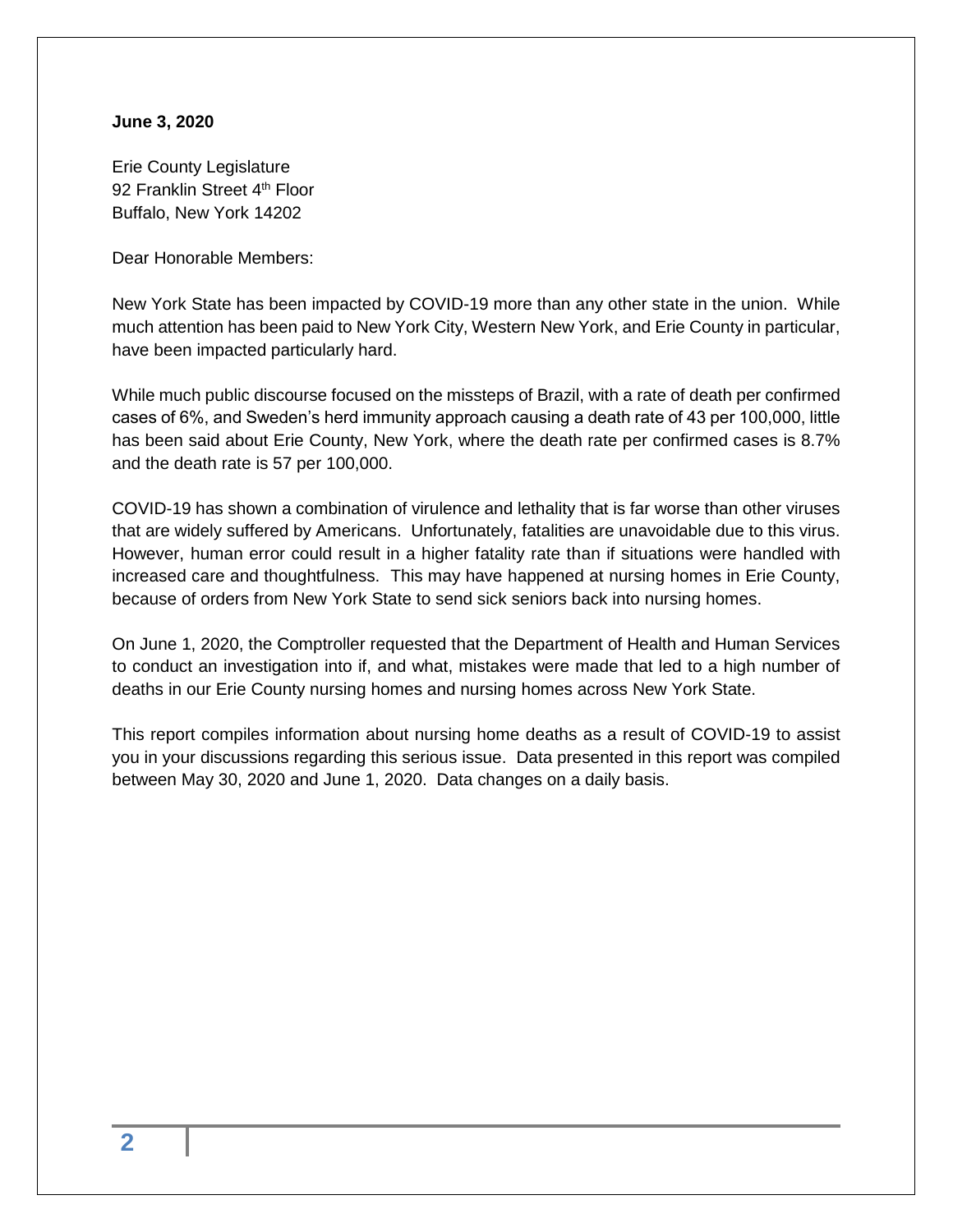## **Table of Contents**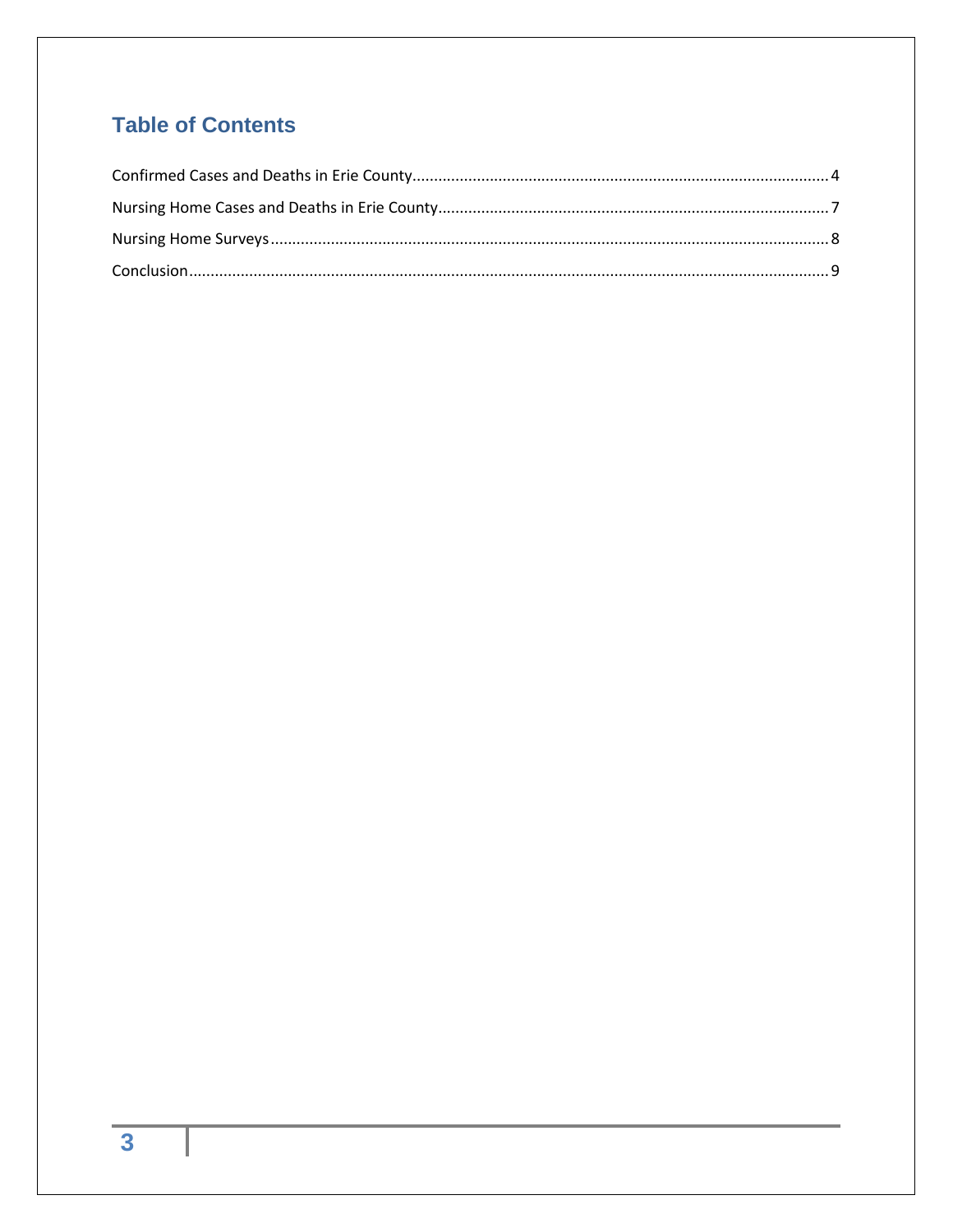### <span id="page-3-0"></span>**Confirmed Cases and Deaths in Erie County**

According to the Erie County Department of Health, there have been 6,123 confirmed cases of COVID-19 as of June 1, 2020, with 528 individuals confirmed to have died from COVID-19. This number does not include cases where the death is only suspected of being the result of COVID-19. As a result, 8.62% percent of the confirmed cases have resulted in death.

For purposes of the phased re-opening, New York State has been divided into ten separate regions. Erie County is included in the Western New York region. The other counties in the Western New York region are Allegany, Cattaraugus, Chautauqua, and Niagara. The following data compares the number of cases, the number of deaths, and the percentage of cases resulting in death in Erie County with the other counties in the region:

#### **Cases and Deaths in Western New York Region**

|             |      | Confirmed Cases Deaths from COVID-19 | Case Fatality |
|-------------|------|--------------------------------------|---------------|
| Allegany    | 48   | O                                    | 0.00%         |
| Cattaraugus | 69   | 4                                    | 5.80%         |
| Chautauqua  | 87   | 4                                    | 4.60%         |
| Erie        | 6123 | 528                                  | 8.62%         |
| Niagara     | 1082 | 65                                   | 6.01%         |

The rate of death compared to confirmed cases in Erie County of 8.62% exceeds the average rate for New York State (6.4%) and even that of hard hit New York City (7.5%).

If Erie County was a separate country, its case fatality rate would rank  $14<sup>th</sup>$  in the world.

| Country                | <b>Case Fatality</b> |
|------------------------|----------------------|
| Yemen                  | 23.70%               |
| Belgium                | 16.20%               |
| France                 | 15.20%               |
| Italy                  | 14.40%               |
| United Kingdom         | 14.10%               |
| Hungary                | 13.50%               |
| <b>Netherlands</b>     | 12.80%               |
| Sweden                 | 11.60%               |
| Antigua and Barbuda    | 11.50%               |
| Spain                  | 11.30%               |
| Mexico                 | 10.90%               |
| <b>Bahamas</b>         | 10.80%               |
| Liberia                | 9.10%                |
| <b>Erie County, NY</b> | 8.62%                |
| Ecuador                | 8.60%                |
|                        |                      |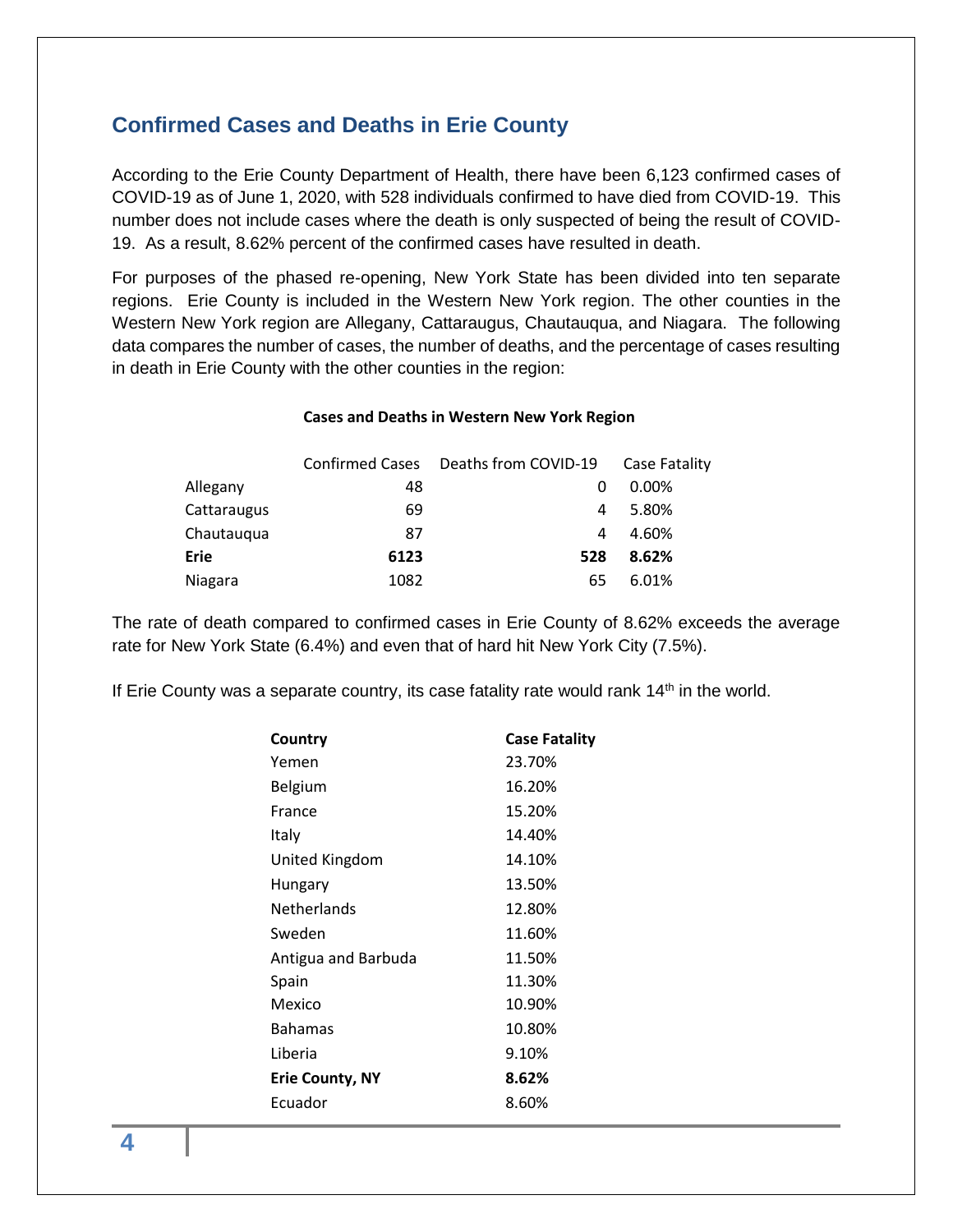Chad 8.40%

Another measure of the tragic impact of COVID-19 is to examine the number of deaths per 100,000 residents. Currently, given 528 deaths from COVID-19 in Erie County, we have experienced 57.4 deaths per 100,000 residents.

Compared to other counties in the region identified Western New York for the phased in reopening, Erie County is significantly higher than all other counties in the region.

|             | Deaths per 100,000 Residents                            |                                                          |  |
|-------------|---------------------------------------------------------|----------------------------------------------------------|--|
|             | <b>Total Population Case</b><br>Rate/100,000 for County | <b>Total Population Death</b><br>Rate/100,000 for County |  |
| Allegany    | 102.1                                                   | 0.0                                                      |  |
| Cattaraugus | 88.8                                                    | 5.1                                                      |  |
| Chautauqua  | 67.1                                                    | 3.1                                                      |  |
| Erie        | 665.6                                                   | 57.4                                                     |  |
| Niagara     | 511.1                                                   | 30.7                                                     |  |

Using this statistic, Erie County fares better than the state as a whole, with a rate of 161.7/100,000. That number is driven by New York City's rate of 182.0/100,000.

The United States national average for deaths/100,000 residents is 23.0. If Erie County was a separate state, its death rate would only be exceeded by four states.

| <b>State</b>         | <b>Total Population</b><br>Case Rate/100,000<br>for State | <b>Total Population Death</b><br>Rate/100,000 for State |
|----------------------|-----------------------------------------------------------|---------------------------------------------------------|
| New York             | 1885.9                                                    | 161.7                                                   |
| New Jersey           | 1763.7                                                    | 128.4                                                   |
| Connecticut          | 1159.5                                                    | 107.3                                                   |
| <b>Massachusetts</b> | 1372.2                                                    | 96.3                                                    |
| District of Columbia | 1203.3                                                    | 64.2                                                    |
| <b>Erie County</b>   | 665.5                                                     | 57.4                                                    |
| Louisiana            | 832.9                                                     | 56.7                                                    |
| Michigan             | 522.6                                                     | 53.1                                                    |
| Pennsylvania         | 547.1                                                     | 42.0                                                    |
| <b>Illinois</b>      | 911.5                                                     | 40.9                                                    |
| Maryland             | 843.4                                                     | 38.0                                                    |
| Rhode Island         | 1223.5                                                    | 36.0                                                    |
| Delaware             | 936.4                                                     | 35.4                                                    |
| Indiana              | 491.2                                                     | 28.3                                                    |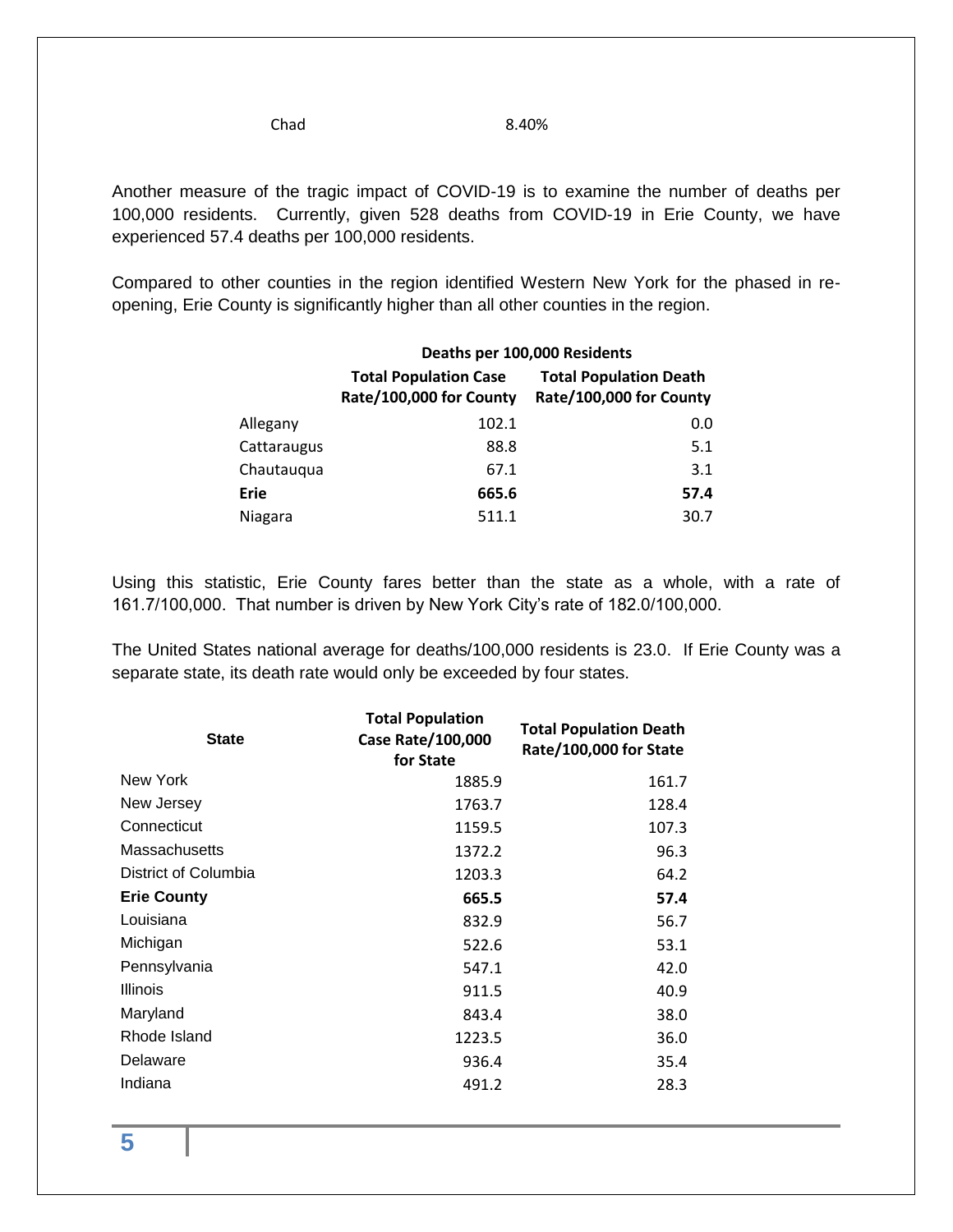| Colorado          | 436.0 | 24.7 |
|-------------------|-------|------|
| Mississippi       | 482.8 | 23.3 |
| <b>National</b>   | 465.0 | 23.0 |
| Georgia           | 396.4 | 18.3 |
| Ohio              | 290.1 | 18.0 |
| Minnesota         | 405.2 | 17.1 |
| New Hampshire     | 322.1 | 17.1 |
| <b>New Mexico</b> | 341.2 | 16.0 |
| Virginia          | 498.3 | 15.9 |
| lowa              | 586.3 | 15.8 |
| Washington        | 272.0 | 14.5 |
| Nevada            | 266.7 | 13.1 |
| Alabama           | 337.6 | 12.4 |
| Arizona           | 244.0 | 11.8 |
| Missouri          | 206.5 | 11.5 |
| Florida           | 247.7 | 11.0 |
| California        | 262.9 | 10.1 |
| Wisconsin         | 291.5 | 9.4  |
| South Carolina    | 209.5 | 9.2  |
| Kentucky          | 204.9 | 9.2  |
| Vermont           | 155.3 | 8.8  |
| Nebraska          | 674.8 | 8.4  |
| Oklahoma          | 158.5 | 8.2  |
| North Carolina    | 242.3 | 7.6  |
| North Dakota      | 325.6 | 7.5  |
| Kansas            | 323.9 | 7.3  |
| Maine             | 162.5 | 6.2  |
| South Dakota      | 541.9 | 6.1  |
| Texas             | 206.2 | 5.5  |
| Tennessee         | 310.9 | 5.2  |
| Idaho             | 155.0 | 4.6  |
| Arkansas          | 210.1 | 4.2  |
| West Virginia     | 106.4 | 4.2  |
| Oregon            | 96.9  | 3.6  |
| Utah              | 279.1 | 3.2  |
| Wyoming           | 151.4 | 2.6  |
| Alaska            | 58.0  | 2.2  |
| Montana           | 45.9  | 1.6  |
| Hawaii            | 45.0  | 1.2  |

**6**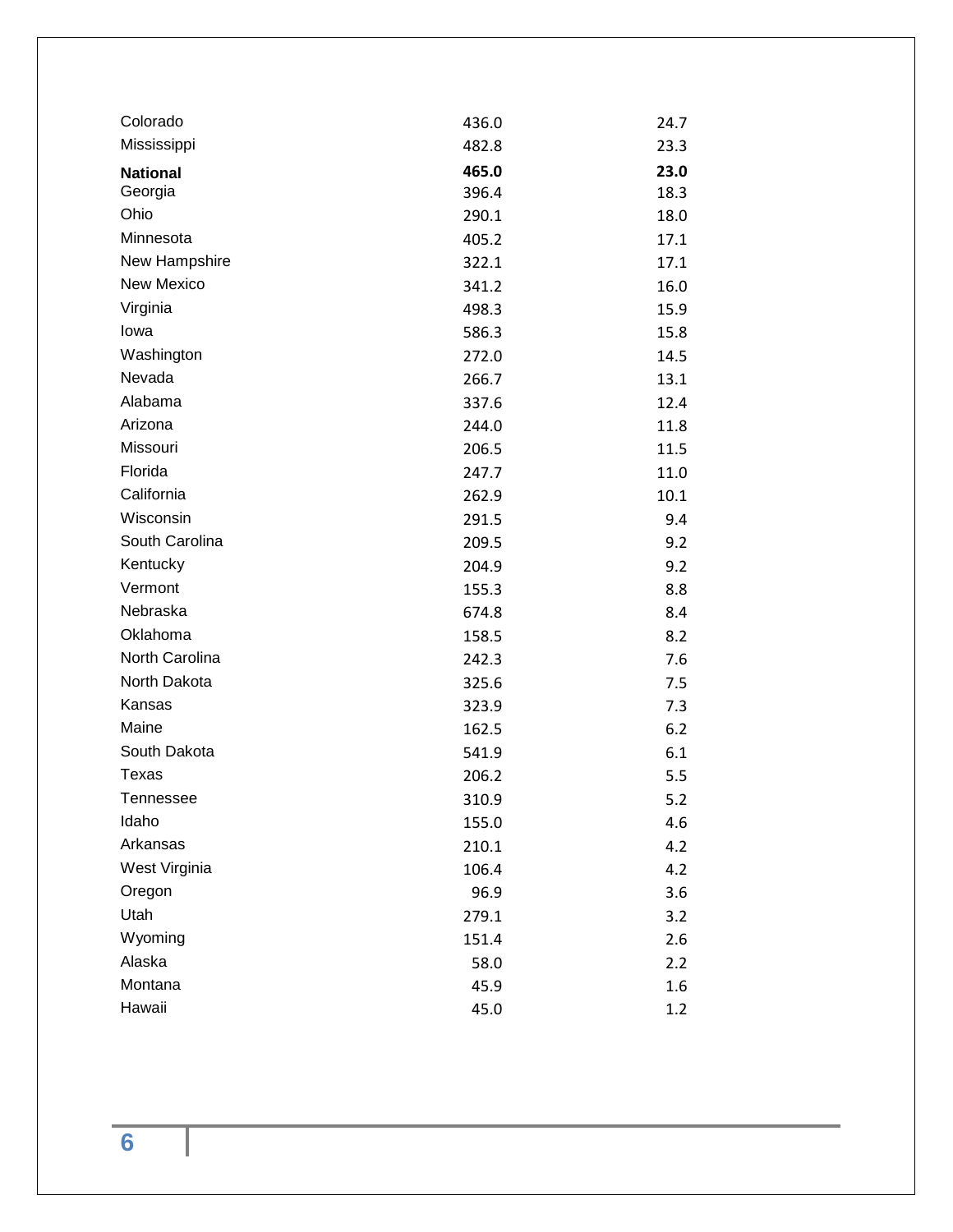Erie County's rate of deaths per 100,000 is also high compared to the other nations of the world. If Erie County were an independent nation, it would appear in the top ten highest rates of death per 100,000 residents.

|                        | <b>Total Population Death</b> |
|------------------------|-------------------------------|
| Country                | Rate/100,000 for Country      |
| San Marino             | 124.32                        |
| <b>Belgium</b>         | 83.05                         |
| Andorra                | 66.23                         |
| United Kingdom         | 58.85                         |
| Spain                  | 58.06                         |
| <b>Erie County, NY</b> | 57.4                          |
| Italy                  | 55.39                         |
| Sweden                 | 43.24                         |
| France                 | 43.05                         |
| <b>Netherlands</b>     | 34.71                         |
| Ireland                | 34                            |

Erie County's rates of death per diagnosed COVID-19 cases and per 100,000 residents is high compared to other counties, states and nations. It seems likely that these high fatality rates would also be found in nursing homes in Erie County.

### <span id="page-6-0"></span>**Nursing Home Cases and Deaths in Erie County**

According to the New York State Department of Health, New York State has experienced 3,290 deaths in nursing homes as a consequence of COVID-19. Of these deaths, 232 occurred in Erie County. This is the 8<sup>th</sup> most deaths by county in New York State. It is important to note that Erie County also has the  $8<sup>th</sup>$  largest population amongst counties in New York State. However, Erie county has a significantly larger percentage of COVID-19 deaths occurring in nursing homes than the New York State average, which is 13.8%. In fact, of the ten counties in New York State reporting the highest number of nursing home deaths from COVID-19, Erie County has the highest percentage of nursing home deaths as a percentage of total deaths:

#### **New York State Counties with Most Nursing Home COVID-19 Deaths**

| County      | <b>NH Deaths</b> | <b>Total Deaths</b> | Nursing Home Deaths as a<br>Percentage of Total Deaths |
|-------------|------------------|---------------------|--------------------------------------------------------|
| Erie        | 232              | 528                 | 43.9%                                                  |
| Orange      | 102              | 376                 | 27.1%                                                  |
| Suffolk     | 522              | 1954                | 26.7%                                                  |
| Westchester | 244              | 1501                | 16.3%                                                  |
| Richmond    | 104              | 726                 | 14.3%                                                  |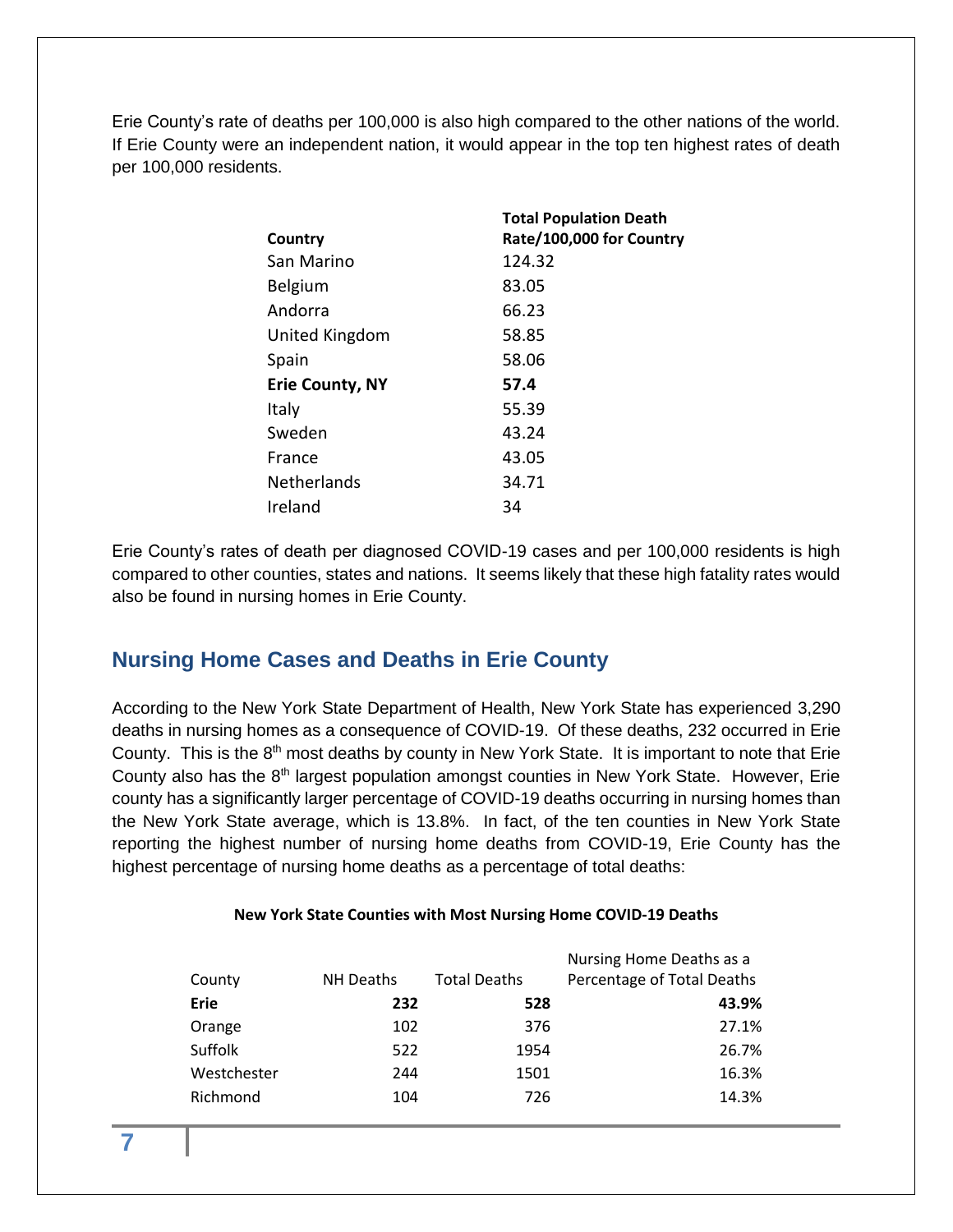| Nassau       | 292 | 2619 | 11.1% |
|--------------|-----|------|-------|
| Queens       | 435 | 3936 | 11.1% |
| <b>Bronx</b> | 277 | 2966 | 9.3%  |
| New York     | 255 | 3233 | 7.9%  |
| <b>Kings</b> | 241 | 4422 | 5.5%  |

Compared to nursing homes in the Western New York Region:

#### **Nursing Home Deaths in Western New York Region**

|             |                      | Nursing Home Deaths as     |
|-------------|----------------------|----------------------------|
|             | Deaths from COVID-19 | Percentage of Total Deaths |
| Allegany    | O                    | 0.00%                      |
| Cattaraugus | 0                    | 0.00%                      |
| Chautauqua  | 0                    | 0.00%                      |
| Erie        | 232                  | 43.94%                     |
| Niagara     | 33                   | 50.77%                     |
|             |                      |                            |

Erie County has experienced both a high number of nursing home deaths as a result of COVID-19, as well as a high percentage of total deaths from COVID-19 occurring in its nursing homes. Four nursing homes in Erie County have experienced death rates above 10 deaths per 100 beds. The highest rate in Erie County is 38.75 deaths per 100 beds.

### <span id="page-7-0"></span>**Nursing Home Surveys**

On March 20, 2020, the Centers for Medicare and Medicaid Services (CMS) issued a memorandum suspending certain surveys and requiring others. The most important of these surveys was the Targeted Infection Control survey. The purpose of this survey is to inform facilities of infection control priorities during this pandemic, and to assist them in meeting these priorities. In short, it is to ensure that proper precautions are being taken. In order to incentivize state cooperation with these surveys, millions of dollars were allocated in the CARES Act for states who facilitate completion of the surveys at all nursing home facilities in New York State.

To date, 54.1% of facilities across the United States have completed these surveys. In four states – Colorado, Nevada, North Dakota and Wyoming – all facilities have complied. Another six states, including Connecticut, California, Texas and Washington, have completion rates of above 90%. New York's completion rate is 37.3%. This completion rate is in the bottom half of the nation.

New York has until July 31, 2020 to have all facilities complete the surveys. If not, they will be required to submit a remediation plan as to how they will achieve 100% compliance. If that plan